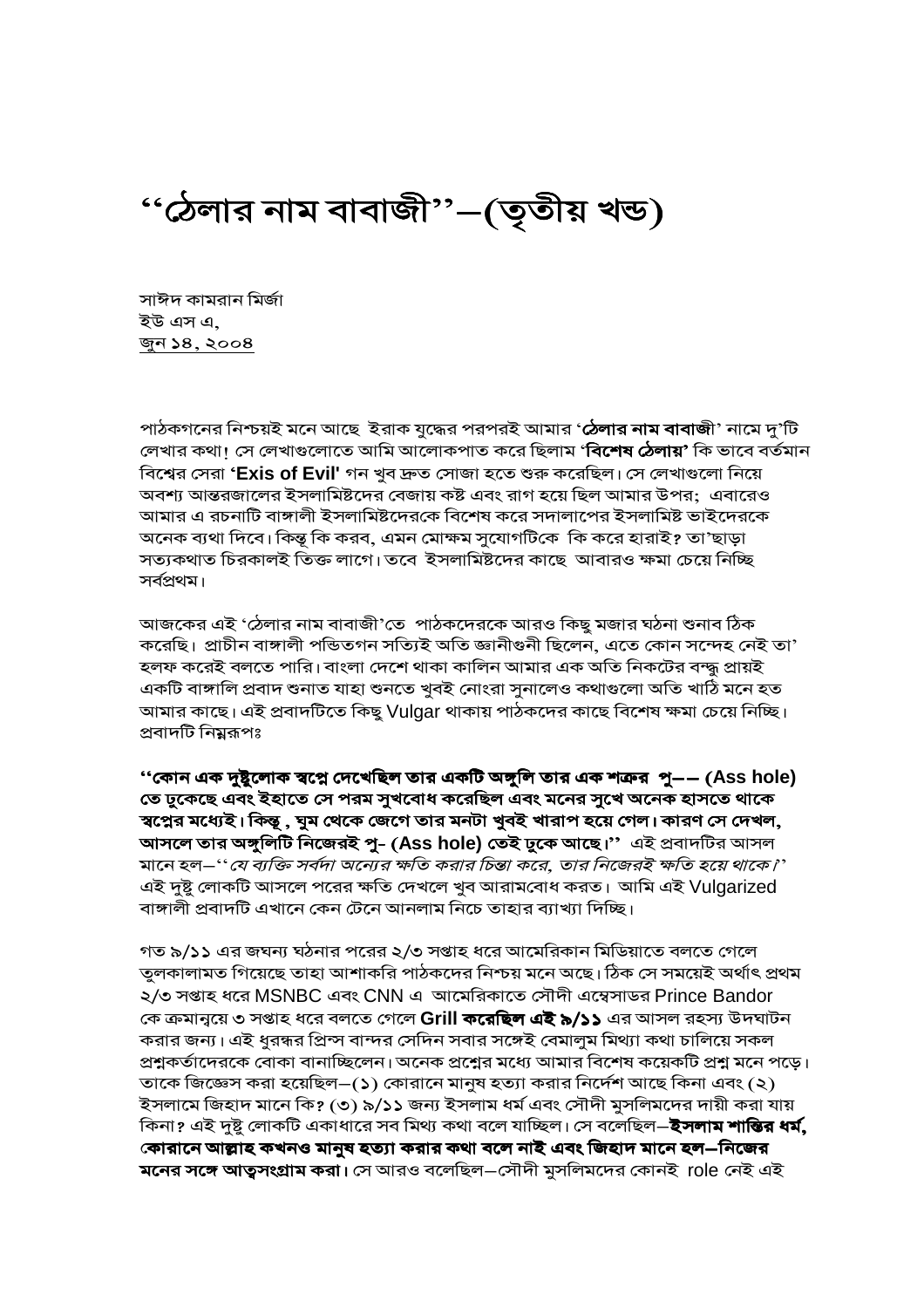টেররিজমে এবং ইসলাম হল শান্তির ধর্ম, তাই ইসলামের কোন role নেই এই ৯/১১ এর ক্ষেত্রে। সে বার বার বলে বুঝাতে চেস্টা করেছিল যে পবিত্র কোরানে মানুষকে হত্যা করার কথা নেই এবং তা' কখনো থাকতে পারে না।

গত কয়েক দশক ধরে পৃথিবীর সেরা শক্তিধর দেশ আমেরিকা একরকম ঘুমিয়ে ছিল একটি অলস সিংহের ন্যায়। নব্বুইয়ের দশকে যখন ইসলামিক টেররিষ্টরা একের পর এক ক্রমাগতভাবে মনের সুখে তাদের ইসলামী-জেহাদী বোমা ফাঁটিয়ে যাচ্ছিল আমেরিকানদের বিভিন্ন এম্বেসী গুলোতে। আমেরিকা কিন্তু এসব বেয়াদবির কোন সুষ্ট জবাব দেয় নাই। শুধু মাঝে মাঝে ঘুমন্ত সিংহের লম্বা লেজটি দিয়ে কিছু মশামাছি তাড়ানো ছিল তার কাজ। বিশেষ করে সৌদীর মাটিতে কয়েকটি বোমা হামলা ঘটিয়ে বেশ কিছু আমেরিকান কাফের সৈনিক মেরেছিল নব্বুইয়ের দশকে। **ঔসময়ে আমেরিকার FBI and CIA অনেক চেস্টা করেও** সৌদীর ঘঠনার কোন সুষ্ট তদন্ত করতে পারে নাই। কারণ সৌদীরা আমেরিকার সঙ্গে কোন সহযোগীতাই করতে নারাজ ছিল তখন। তা'ছাড়া, সৌদিরা ইসলামের গার্জেন সেজে গত ৫০ বৎসরে পেট্র-ডলারের গরমে সারা মুসলিম বিশ্বে এবং অমুসলিম কাফেরের দেশে হাজার হাজার টেররিষ্ট ফেক্টরী অর্থাৎ মাদ্রাসা-মসজিদ স্থাপন করে যাচ্ছিল সারা পৃথিবীকে ইসলামী সুরায় বেহুশ করার পবিত্র ইচ্ছায়। বলতে গেলে সারা বিশ্বে টেররিজমের ফেক্টরী তৈরিতে সৌদীদের কোন জুড়ি ছিল না। মজার ব্যাপার হল–সৌদীরা খুব মজা পেত যখন পশ্চিমা কাফেরদের সম্পত্তিতে উসামার জিহাদী সৈনিকরা একের পর এক বোমা হামলা করে যাচ্ছিল। তারা আমেরিকানদেরকে এসব ঘঠনার তদন্ত করতেও কোন সহযোগীতা দিতে নারাজ ছিল। এনিয়ে আমেরিকানদেরকে প্রায়ই আক্ষেপ <u>এবং রাগ প্রকাশ করতে শুনা যেত।</u>

কিন্তু বিধির বাম, সেই নিজেদের সৃষ্টি 'ফ্রাঙ্কেনস্টাইন' শেষ পর্যন্ত কিনা সৌদীদের মাথায় শক্ত বারি দিবে? সৌদী মোনাফেকদের তৈরী ইসলামী বিষের কামুড় খোদ সৌদী পাক ভূমিতে এসে তাদের পেটে বসিয়ে দিচ্ছে মরণ কামুড়!!! এদিকে ৯/১১ এর পর জাগ্রত সিংহের 'হালুম-হুলুম' দাপটের চোটে আল-কাঁয়দা জেহাদীষ্ট'রা কাফেরদের ভুমি বিশেস করে **কাফেরের আড্ডাখানা** আমেরিকার অপবিত্র ভূমিতে আসার আর সুযোগই পাচ্ছে না। বড্ড মুস্কিল হয়েছে তাদের ইসলামী মার্কা নাম এবং আরবীয় চেহারা। আগের মত জামাই আদরে কাফেরের দেশে ঢুকতে **পারছেনা মোটেই।** তাইত তাদের খেলা এবার বেশ জমেছে আরবের পবিত্র ভুমিতে; বিশেষ করে ইসলামের জম্নভুমি সুপার-পবিত্র সৌদি আরবে। আমার উপরোল্লিখত বাঙ্গালীর প্রবাদটির (যাহা আমার বন্দ্ধু প্রায়ই বলতেন) ন্যায় অবস্থা আর কি! সৌদীদের নিজের পু $-$ তেই (থুঁক্কু) শেষ পৰ্যন্ত নিজেরই অঙ্গুলি ঢুকবে? এ কেমন আল্লাহর বিচার?

ইরাক যুদ্ধের পরে আমার এক নিকটের বন্দ্ধু প্রশ্ন করেছিলেন–ইরাক যুদ্ধে কি ইসলামী টেররিষ্টদের মাতম বেরে যাবে? আমি জবাব দিয়েছিলাম মোটেই না। তবে কিছু কালের জন্য ইসলামী জিহাদীরা ইরাকের গেরিলাদের সঙ্গে যোগ দিয়ে তাদের কাফের নিদনের সখ পুরা করতে চেস্টা করবে। এইত সেদিন কি মজা করে কত পবিত্র ইসলামী স্টাইলে 'নিক বার্গ'নামক একটি আমেরিকান কাফেরকে কি সুন্দরভাবে 'কতল' অর্থাৎ কল্লাকেটে শান্তির ধর্ম ইসলামের **আসল চেহারাটি দেখাল।** এটাত আজ তাদের জন্য সুবর্ণ সুযোগ। কারণ, খোদ আমেরিকায় এসে তাদের টেররিষ্টের খেলা দেখানো হয়তো বা সাং হয়েছে কারণ ঘুমন্ত সিংহটি এখন সর্বদা জেগে থাকে এবং তার লম্বা লেজটি খাড়া রাখে সর্বদা। এই দেখুন না, ৯/১১ এর পরে আমেরিকার কাফেরের ভুমিতে ইসলামী বোমাত দুরের কথা; <u>একটি পঁচা ডিমও ফাটে নাই</u> কোথাও। ৯/১১ এর পুর্বে কিন্তু দমাদম বিমান হাইজেক হয়ে যেত একেবারে পানির মত, এবং পটাস পটাস ইসলামী বোমা ফেটে যেত যখন তখন। কিন্তু, কাফেরদের ঘুম ভেঙ্গে যাওয়ায় এখন ইসলামিষ্টরা বেজায় অসুবিধায় আছে এ পবিত্র কাজটি করতে। তাইত তাদের সেন দৃষ্টি পড়েছে আজ সৌদীদের উপর। সৌদী মোনাফেকদের খেলা বোধ হয় শেষ হয়ে এল। আরবের পবিত্র ভূমিতে সকল রাজা-বাদশার খেল দ্রুত সাং হবে বলেই মনে হচ্ছে। **ঔদিকে প্যালেস্টাইনী**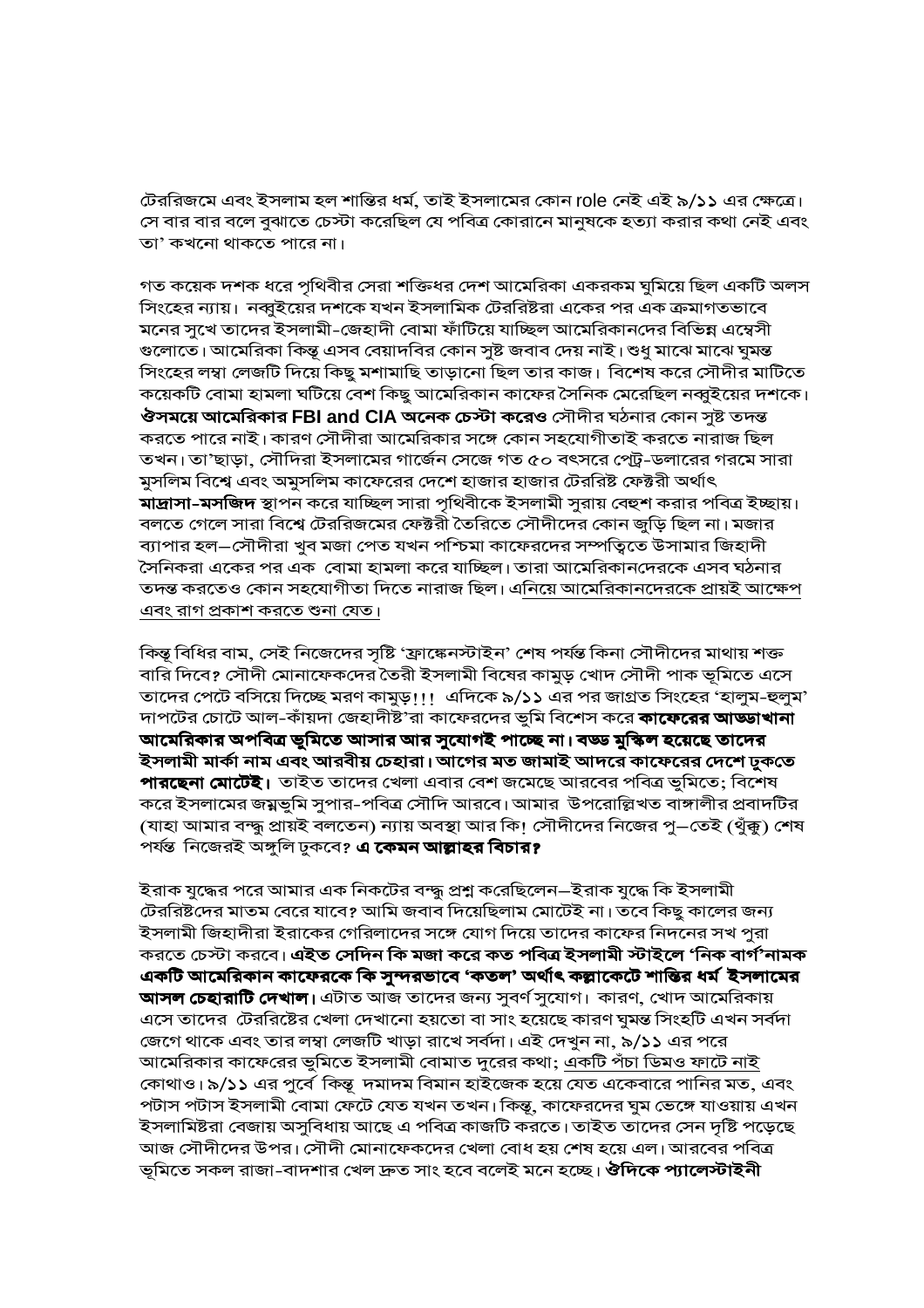জিহাদী গ্রুপটির সুইসাইড খেলাও বলতে গেলে একেবারে ভাটা পরে গেছে; কারণ তাদের ইকোনমিক সোর্স আজ বম্দ্ধ হয়েছে সাদ্দামের পতনের পর। তা'ছাড়া, সুইসাইড University এর আসল গুরু (Vice Chancellor) মোল্লা ইয়ায়াছীনকে <u>হারামি ইহুদীরা</u> মেরে তাঁবা করে দিয়েছে কিনা*গ* 

তবে এই আরব জিহাদীদের আসল খেলা জমবে সৌদী আরবের পবিত্র ভূমিতে। আমার বন্দ্ধটি অবাক হয়েছিলেন আমার কথা শুনে। এখন ওনি বলছেন আমার কথাই সত্যি হয়েছে। ইসলামী জিহাদীরা এখন তাদের টেররিষ্টের বাহাদুরী বেশ ভালই দেখাচ্ছে সৌদী পাক ভূমিতে। আল্লাহর পবিত্র ঘরের আশে পাশেই তারা তাদের ইসলামী বোমা ফাটিয়ে চলেছে মনের সুখে এবং দেদার গুলি করে মেরে চলেছে অনেক পশ্চিমা কাফের। ইসলামী জিহাদীদের পবিত্র ইসলামী 'কেচকা' মারের চোটে সৌদী-মোনাফেকদের সুর আজ বেমালুম পালটিয়ে গিয়েছে। **একেবারে 'পবিত্র** জি**হাদ' ঘোষনা করেছে আল-কায়দার বিরোধ্যে।** এতদিন বসে বসে খুব আরাম বোধ করেছে আমারিকানদের (অন্যের পু $-$ Ass hole এ অঙ্গুলি) উপরে বোমার খেল দেখে । এবার নিজের মাথায় ইসলামী বোমার (নিজের পু–Ass hole এ অঙ্গুলি) আঘাত খেয়ে উলটো এখন আমেরিকানদের কাছেই সাহায্য চেয়েছে। ঠেলার নাম বাবাজী আর কাকে বলে**? অবশ্য এবারের**  $\bm{\dot{\varphi}}$ লাটি পেয়েছে তাদেরই সৃষ্টি খোদ আল-কাঁয়দা জেহাদীদের কাছ থেকে। সৌদী এম্বেসাডর বান্দর সাহেব একেবারে জিহাদ ঘোষনা দিয়েছেন। নিম্নে পড়ুন সেই জিহাদী ডাকের কয়েকটি Paragraphs, <u>তা'হলেই টের পাবেন ঠেলার নাম বাবাজীর কত মোজেজা।</u>

## **A Diplomat's Call for War**

Sunday, June 6, 2004; Washingtonpost, Page B04

*The Saudi ambassador to the United States, Prince Bandar bin Sultan bin Abdulaziz Al-Saud, wrote a rather unusual article for last Tuesday's edition of the Saudi government daily newspaper Al-Watan. In it, he seeks public support for a Saudi "jihad" against terrorists -- presumably al Qaeda -- who have lately staged a series of deadly attacks in the kingdom, including one in Khobar last weekend in which 22 people, most of them foreigners, were killed.............*

**" In my opinion, with all due modesty and respect, our honorable clerics must call for the ruler to declare Jihad against these deviants, and give him [i.e., the ruler] complete support in this matter, and be determined about it, since whoever keeps silent [and refrains from speaking about] the truth is a mute Satan."** 

**"These criminals have disseminated corruption in the land, and it is incumbent upon us -- the rulers, the clerics, and the citizens -- to keep the word of Allah: 'The punishment of those who wage war against Allah and His Messenger and strive to spread corruption in the land is only this,** that they should be murdered,' **etc. [Koran 5:33]. Period! "**

এখানে সবচেয়ে জরুরি কয়েকটি প্রশ্ন স্ববাবতই চলে আসে। আমার ইচ্ছে হচ্ছে এখন Honorable Embassador বান্দর সাহেবকে তার হাত ধরে জিজ্ঞেস করি–বলুনত এখন সত্যি করে কোরানে মানুষ হত্যার কথা আছে কিনা? বলুনত–ইসলামে জিহাদের আসল মানেটা কি? আপনি যেই জিহাদের ডাক দিয়েছেন সেটাকি inner struggle, অর্থাৎ আপনি কি আত্বসংযমের